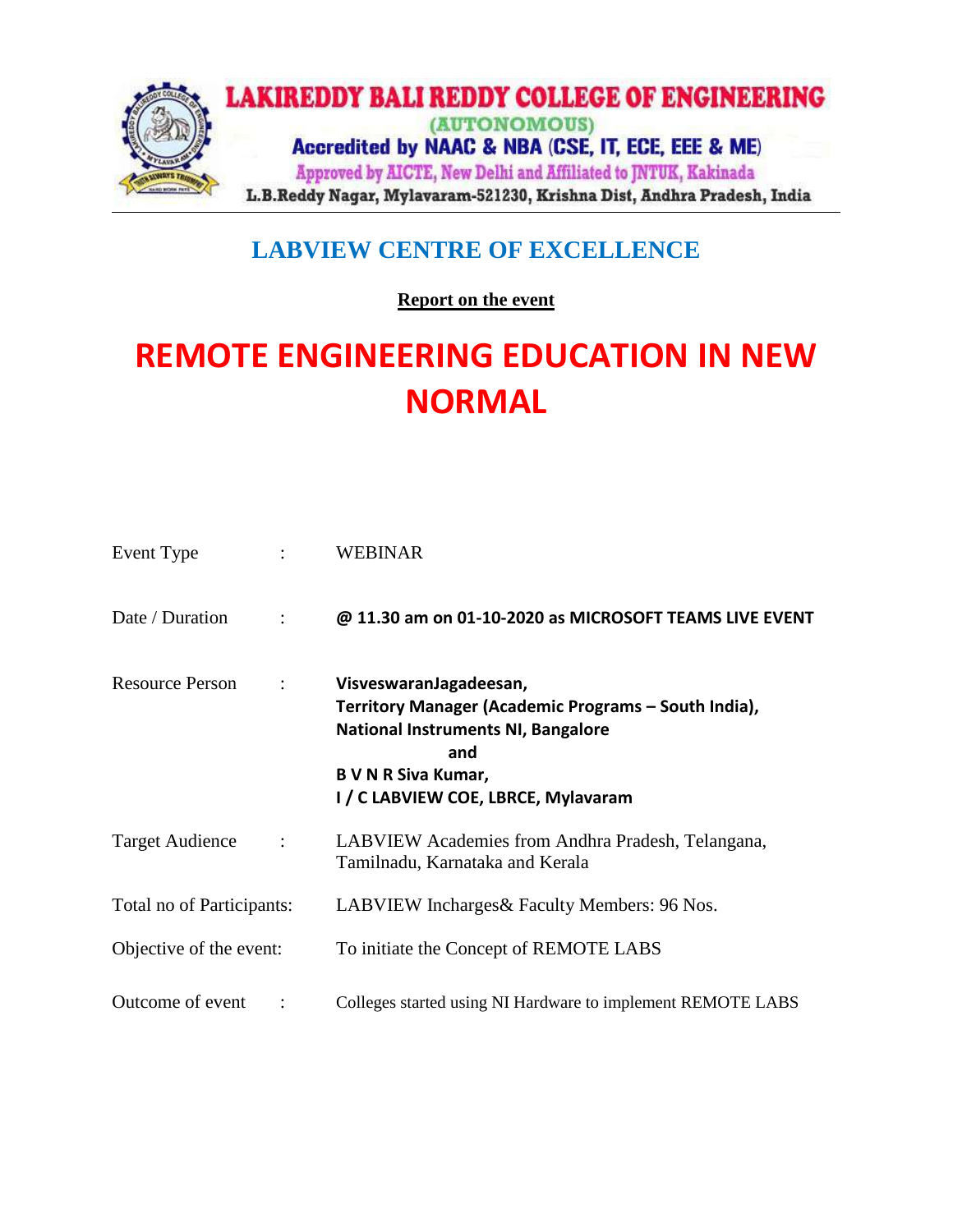Inspired by " VIRTUAL LABS developed by IITs,", concept of Remote Labs was demonstrated in the College with NI Hardware. The same concept was discussed with Mr. Visveswaran to plan for a Webinar. This was realised in a short time as a WEBINAR ( for LABVIEW CENTERS ONLY) on " REMOTE ENGINEERING EDUCATION IN NEW NORMAL " by LABVIEW COE and National Instruments, Bangalore . This was conducted from 11.30 AM to 01.40 PM on 01-10-2020, though as it was scheduled till 1 PM. This was arranged as a LIVE EVENT in MICROSOFT TEAMS. Ninety six (96) people belonging to LABVIEW Centres from different states were registered for this event. Webinar was graced with Principal Dr. K. APPARAO Sir's address explaining the importance of REMOTE LABS in the present Scenario. Mr Visveswaran.J from NI ( India ) in his 40 minute session has explained about MULTISIM online and ELVIS III platform to gain practical experience in this Covid and post Covid era. Continuing this, B V N R Siva Kumar I/C LABVIEW COE in his 60 minute session has explained the concept of Remote Labs. As the Lab Experiments are conducted with virtual instruments in regular Lab sessions from last Two years, the same is shared to students and given CONTROL in Microsoft Teams. Thus, a student varies the parameters and monitors the results. All other students could view the same and the control is transferred to another student, covering all Batches in a Section. For this, a System is connected to the experimental setup / KIT by a MyDAQ / ELVIS / C-RIO Modules. Students could practice till the system is ON. ECE, EEE and Mech Departments have participated and demonstrated their Experimental Setups. Professor M V GIRIDHAR from EEE, V V Rama Krishna and M Ramya Harika from ECE and CH Siva Sankara Babu from ME took part in this session. P N S Vitthal of ECE and D Naresh of LABVIEW COE took part in testing and Demonstration during WEBINAR.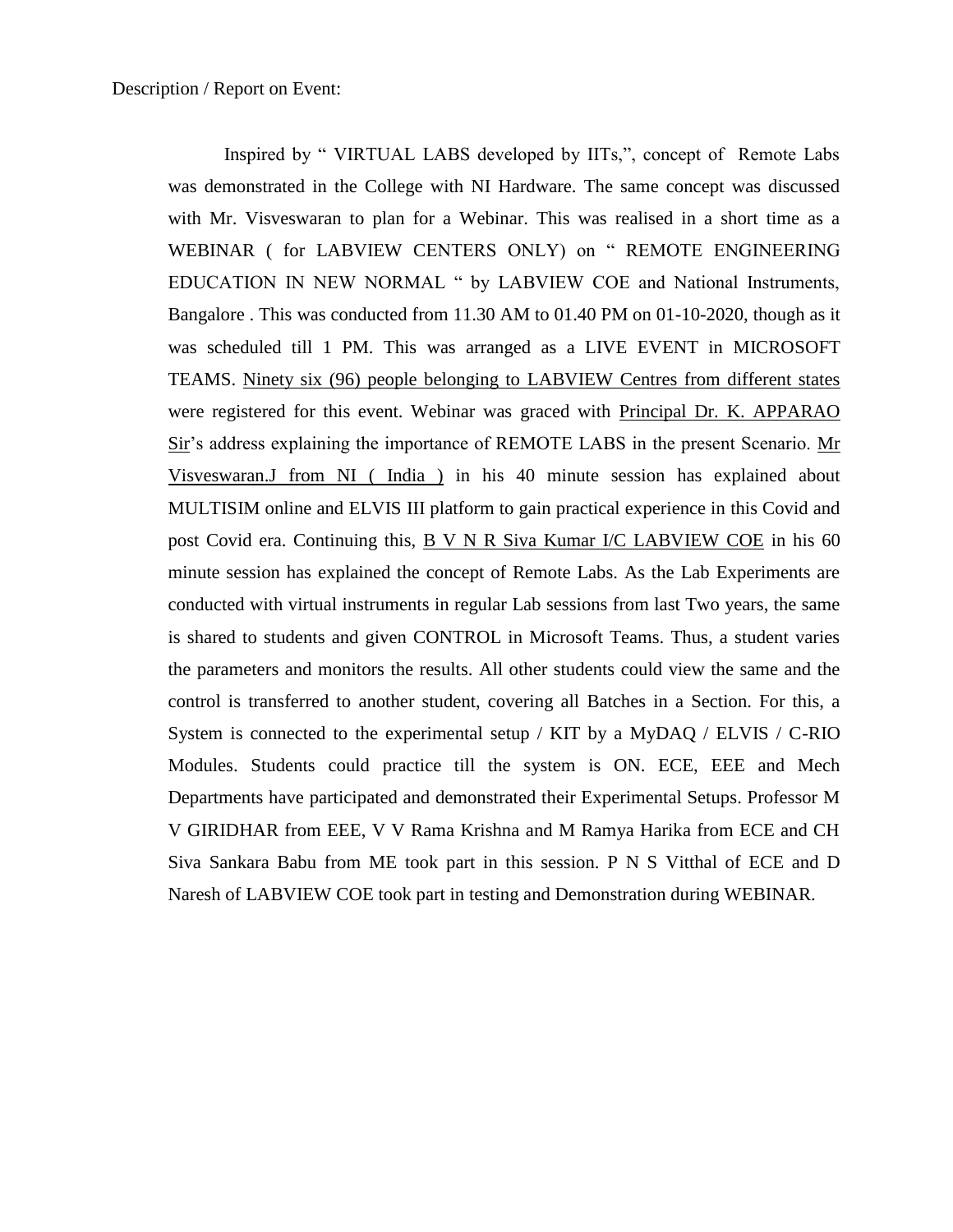## Photographs:

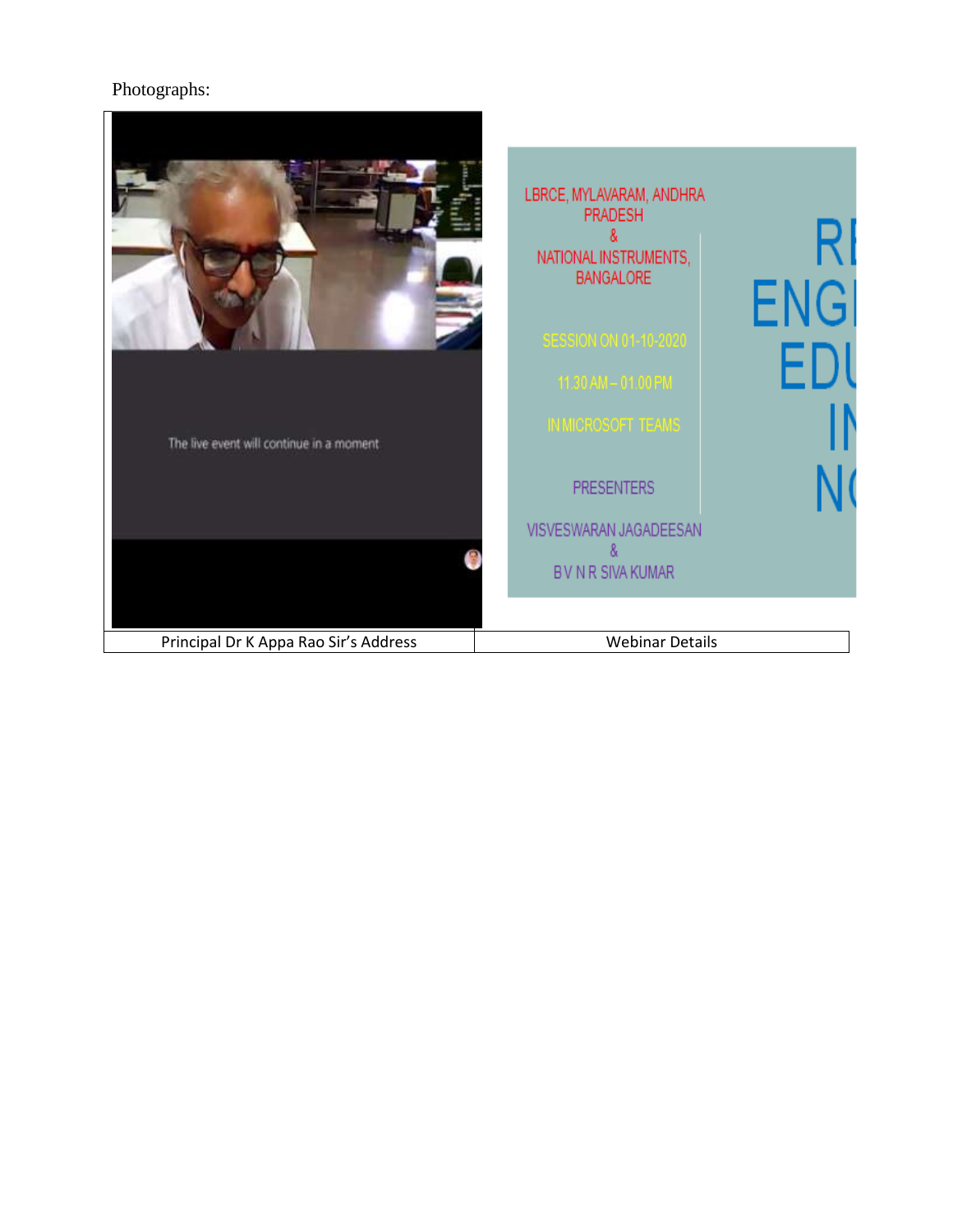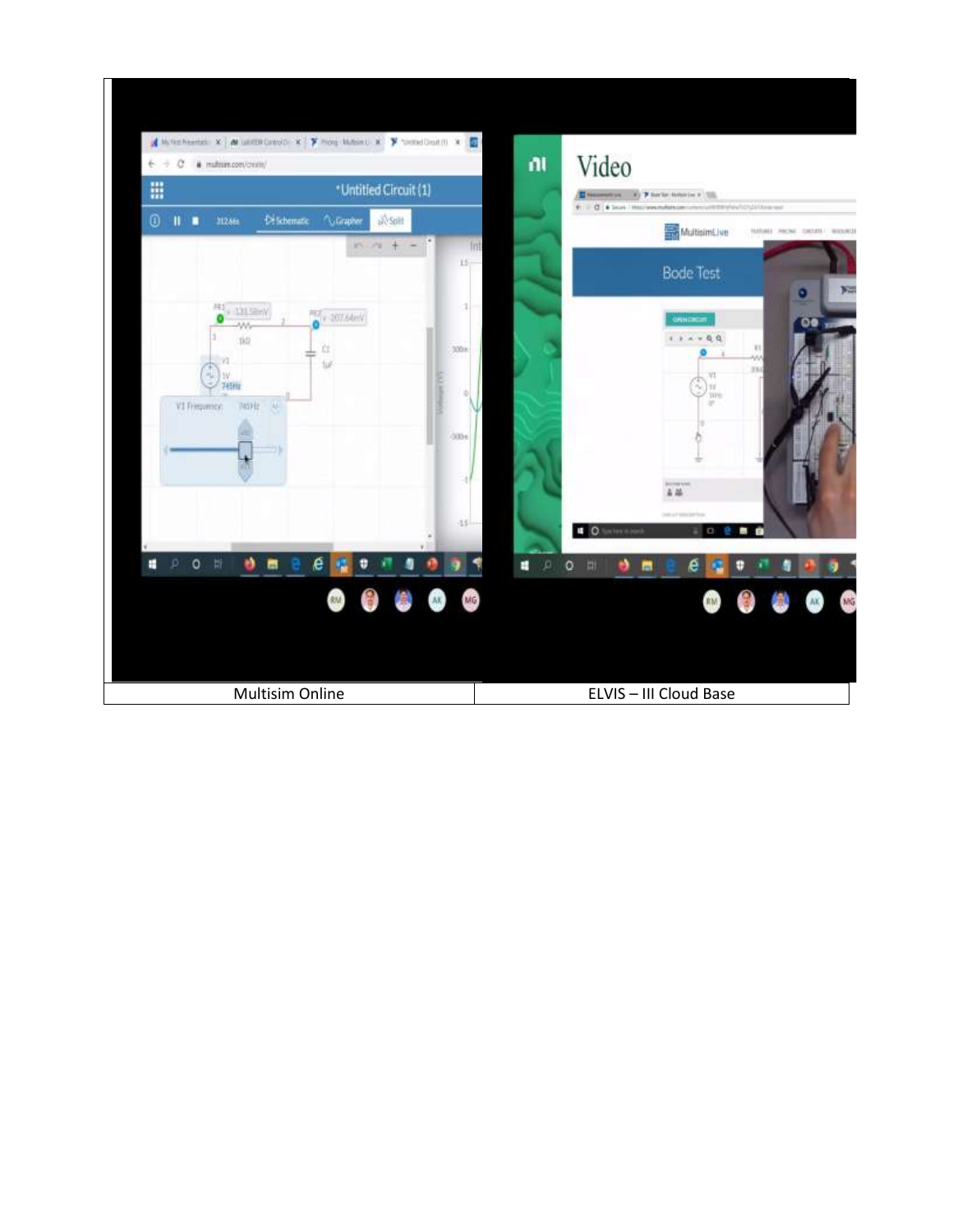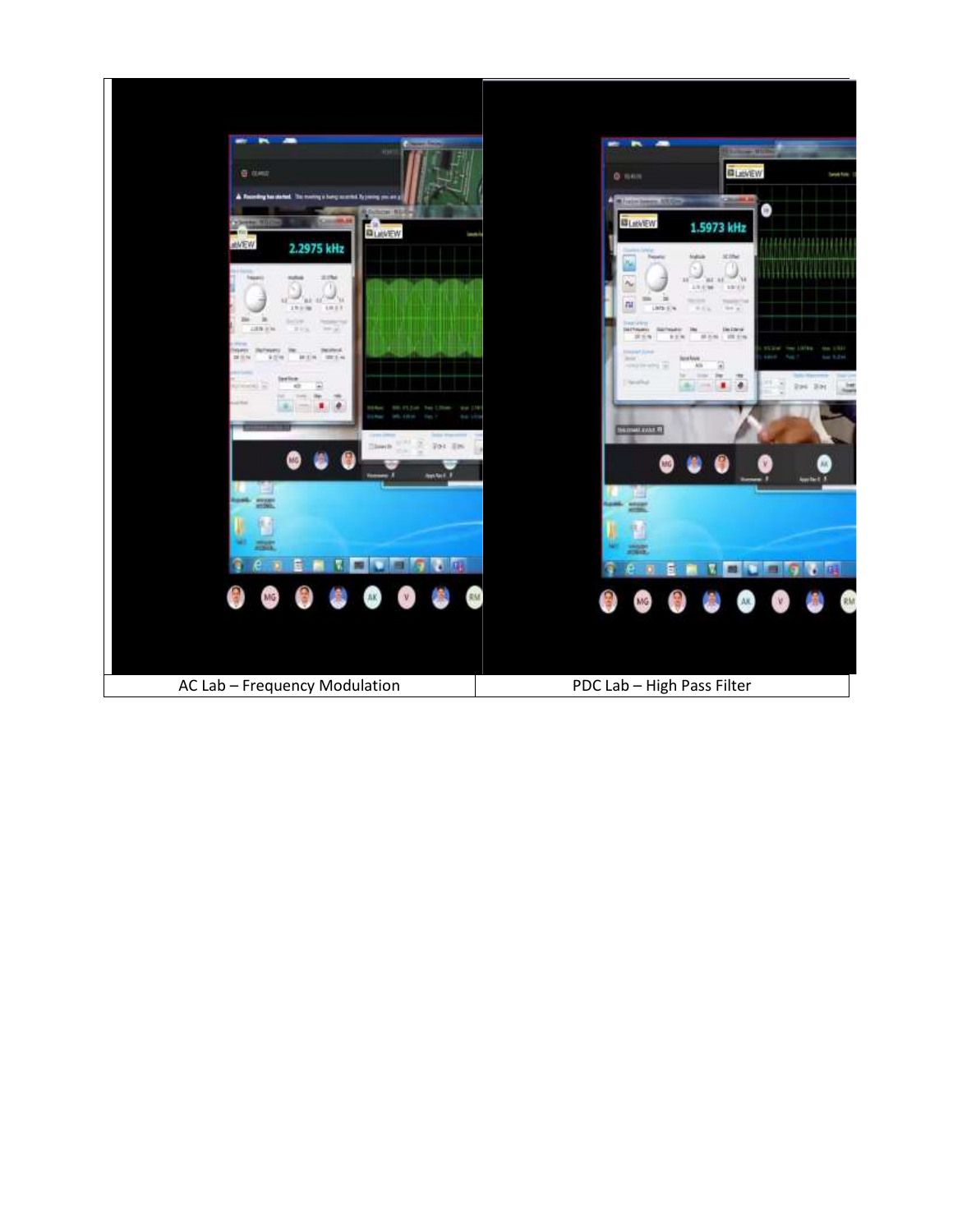| <b>B</b> Outlincopy M.EUDny                                                                |                                                                                      | This progress in 1977<br>- - C * tornung @ transfer that the con- | <b>K</b> 0 llimour                                                                                                     | E. & Incentive           | $8 +$                                                            |
|--------------------------------------------------------------------------------------------|--------------------------------------------------------------------------------------|-------------------------------------------------------------------|------------------------------------------------------------------------------------------------------------------------|--------------------------|------------------------------------------------------------------|
| LabVIEW                                                                                    | σ<br>Sample Rate: 30.00 kS/s                                                         | 3ac<br>Microsoft Team<br>\$                                       | <b>SEARTONAL</b><br>Corbare<br><sup>P</sup> Ce Stort                                                                   | impact<br>0001<br>$+Y$   | $3400 -$<br>1300-<br>3000<br>$100 -$<br>$100 -$                  |
|                                                                                            |                                                                                      |                                                                   | <sup>4</sup> <sub>ca</sub> may<br>最 <sub>Syste</sub><br>Yes live signed are<br><b>Strategie</b>                        | Response<br>0001<br>$+Y$ | 1400-<br>ī<br>$100 -$<br>Ì<br>$1000 -$<br>100<br>嵷<br>403<br>300 |
|                                                                                            |                                                                                      |                                                                   | Triggered<br>Synals<br>$\blacksquare$<br><b>No.0</b><br><b>De Fréquency</b><br><b>Royal Responses</b><br><b>II</b> was |                          | 3<br>$-300 -$<br>$30 -$<br>础<br>zi-<br>距<br>卧                    |
| <b>THE RUSSER</b><br><b>IMS: 3.417V</b><br>Did Meast                                       | 6. Teend<br><b>Ypd: 0.17211</b>                                                      |                                                                   | $0 + 1$<br>ď<br>Delete<br>Data.<br><b>SE EXT</b>                                                                       | Averages<br>3            | ¥,<br>4<br>$30 -$<br>-28<br>净<br>$-41$<br>$-18$                  |
| Curious Settings<br><b>ELOY</b><br>$\frac{\epsilon}{\epsilon}$<br>Current On<br>(2) (34.1) | <b>CIESEI MISSURINITY</b><br><b>G IOF CIRCOL</b><br>Gigh<br>团010 平 011<br>Properties | Send the web and Windows                                          |                                                                                                                        | $O$ $e$ $n$ $q$          | $b$ ais de cio de cis<br>ø<br>圆<br>$\bullet$<br>$\Omega$         |
| <b>RM</b>                                                                                  | 蘭<br>$\mathbf{v}$<br>曲                                                               | 6                                                                 |                                                                                                                        |                          | AK<br>V.                                                         |